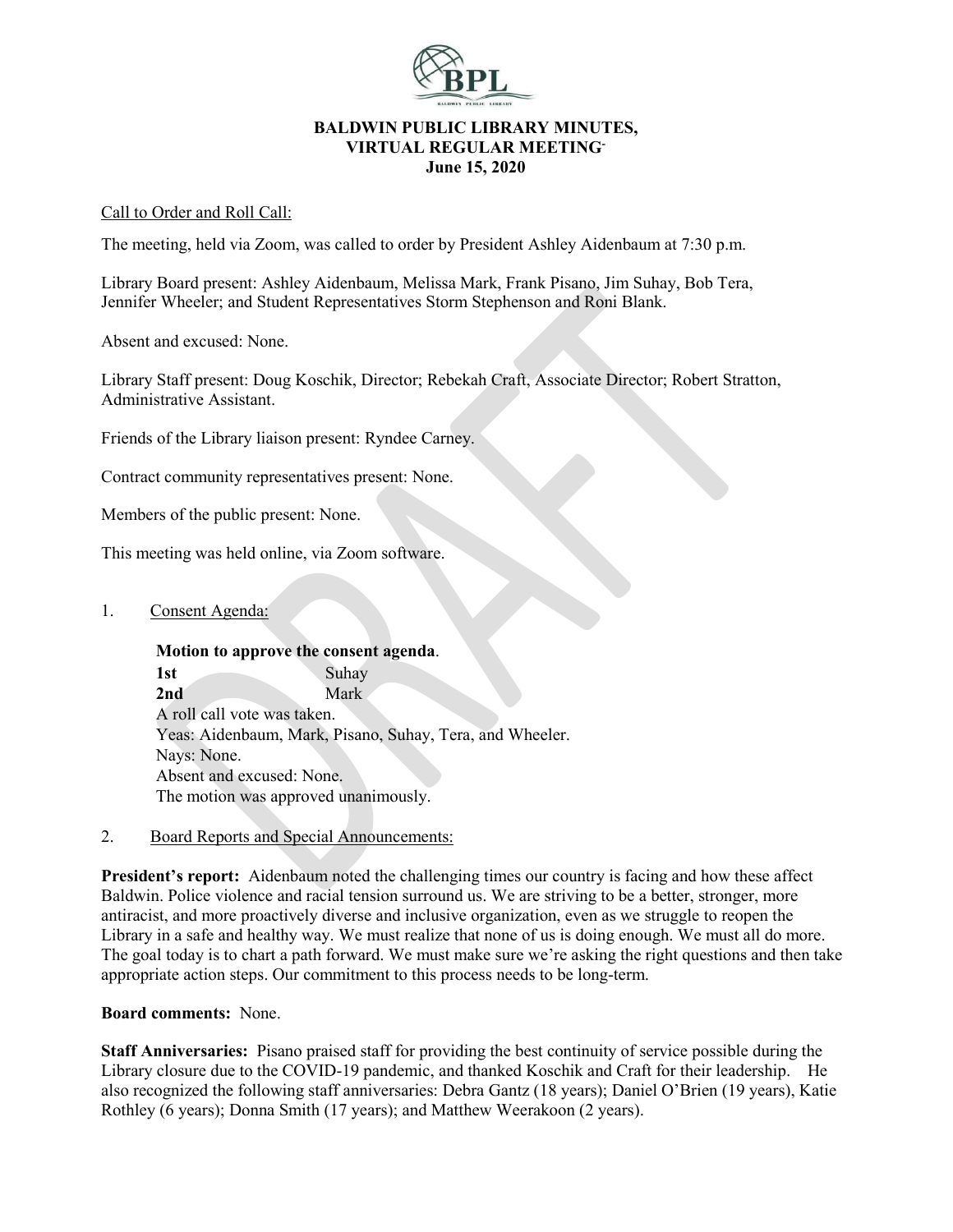**Upcoming events of interest:** Craft reported upcoming events at the Library, full details of which can be found on pages 48 – 49 of the June Board packet. These events will be held virtually, as physical-presence Library programs have been cancelled for the foreseeable future.

## 3. Board Committee Reports

# **Finance Committee:**

Tera reported that the Finance Committee held a Zoom conference on Monday, June 8. Present were Pisano, Tera, Suhay, Koschik, and Craft. During this meeting, Koschik gave an update on the FY 2019-20 budget. Revenues and expenditures were down in May compared to April. Koschik expects the Library will underspend this year's budget due to various factors related to the pandemic, including the deferral of construction costs into the next fiscal year. Personnel and supplies expenses will be slightly higher than budgeted, however. Koschik updated the Committee on the status of Youth Room funds kept in the Trust.

On June 6, Koschik presented the FY 2020-21 Library budget at the City of Birmingham's public budget hearing. Tera stated he was pleased that all Board members attended. The City Commission approved the entire City's budget, including the Library's, on June 8.

Full details of the meeting can be found on page 14 of the June Board packet.

Pisano reported on the Investment Committee meeting he attended on June 3, and the Retirement Board meeting he attended on June 13.

The next meeting of the Finance Committee will take place on Monday, July 13, 2020 at 4:30 p.m.

### **Building Committee:**

Suhay reported that the Construction Committee met on May 29, June 8, and June 15. Minutes of the May 29 and June 8 meetings may be found on pages 17—20 of the June Board packet.

Construction will wrap up in early July. The exterior landscaping is projected to be done by mid-August. The Committee has ordered outdoor furniture for the terrace and garden.

Koschik has updated the cost-tracking spreadsheet. The project budget is \$2,699,000, while the current cost of the project is approximately \$2,663,000. A contingency of about \$36,000 remains.

David Bloom, a member of the public, suggested that temporary art work be displayed along the white fascia along the top of the Youth Room, facing toward the exterior. He volunteered to finance a "call for art" for this project. Bloom had discussed this idea to Koschik and Pisano previously.

Suhay relayed John Gardner's (LZG) comments that the 30" white fascia was intended to provide a visual bridge to the limestone fascia on the south side of the building. The fascia is behind a tinted glass curtain wall, which may make seeing the art difficult, and there are currently no lights there. Suhay stated that he welcomed Bloom's proposal and that the Board will consider the idea. Tera stated that he would encourage the commissioning of local artists. The Board members gave thanks to Bloom for his commitment and passion for the Library. It is possible that a committee will be set up to explore the idea.

# 4. Library Report and Discussion of COVID 19 Measures:

Koschik discussed the Library's statistical dashboard, found on page 22 of the June Board packet. As was the case in April, most statistical indicators were below expectation due to the Library's closure. Digital resource indicators remained positive, however. Circulation figures should see an upswing in June because of curbside pick-up services provided at the Library.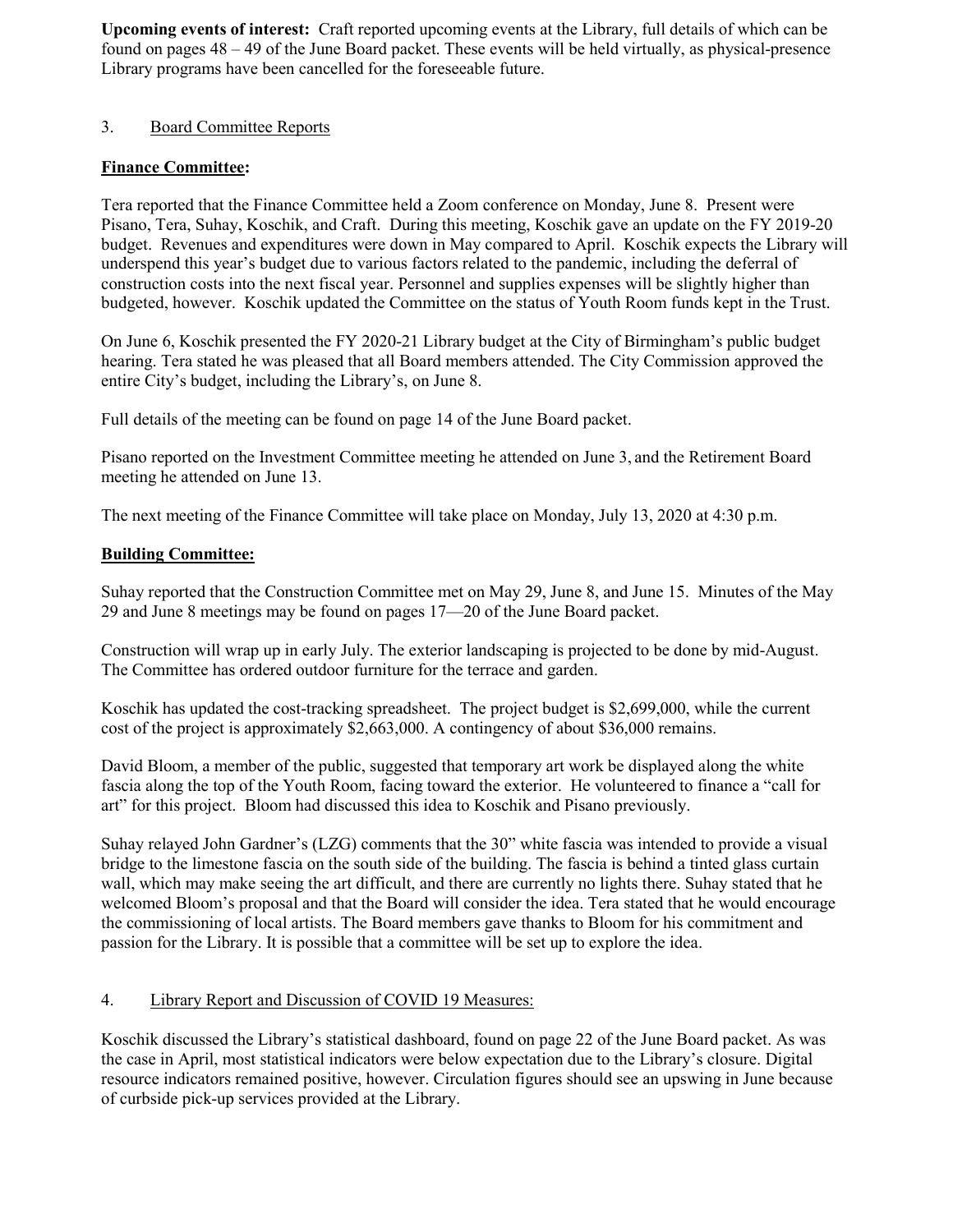Koschik gave a summary of how the Library's phased reopening plan is progressing, detailed on page 28 of the June Board packet. Activity was heavy during the week of June 8-12, when the Library began accepting returned materials, and again on June 15, when the Library began curbside delivery. Staff had worked hard to develop procedures for both.

In discussing the budget for FY 2020-21, Koschik noted that revenues might be lower than originally projected because of the economic impact of COVID-19. Koschik suggested that the Library Administration and the Finance Committee review the budget in fall 2020 to see if any adjustments need to be made.

Koschik has been selected to receive the 2020 Honorary Affiliate Award from the American Institute of Architects, Michigan (AIAMI). He noted he had received the award because of a years-long collaboration between Baldwin and the Michigan Architectural Foundation (MAF). MAF has purchased architecturerelated books for Baldwin's Adult and Youth Departments, has developed carried out joint programs with Baldwin, and has paid for learning kits that will be distributed to public libraries across the state, including Baldwin.

Polaris, the Library's computer system, was updated during the week of June 8-12 under the direction of Josh Rouan. Among other things, the new version improves the functioning of the homebound delivery module.

Koschik summarized Jeff Jimison's Idea Lab update, found on page 33—34 in the June Board packet. Jimison will offer a livestream showing the process of converting Baldwin's largest 3D printer from an "Hbot" to a "Core-XY" machine.

Craft continued the Library Report, referencing details found on pages 23—28 of the June Board packet. She is the acting site supervisor to ensure that all COVID-19 rules and regulations are met.

The Summer Reading program is being administered through a computer program called Beanstack. This software allows goals to be set for participants. The Friends of the Library will be donating 10 cents to Forgotten Harvest for each goal completed, with a \$500 target. The Library's six book clubs are continuing to meet virtually.

The *Learn.Connect. Discover* newsletter is being issued monthly by email. It is also sent by mail to Library patrons who have never registered an email address. Michelle Hollo continues to do artwork design for the upcoming newsletters, the Storybook Trail, Summer Reading, and curbside delivery.

#### 5. Liaisons

Friends (Ryndee Carney):

Carney mentioned that a Friends' Board meeting was held on June 9 via Zoom. The Friends' annual newsletter will be sent out in August. Carney is planning to participate in a webinar from ALA on the future of book sales.

Koschik thanked Carney and the Friends for agreeing to fund the Summer Reading program donation to Forgotten Harvest.

Beverly Hills: There was no report.

Bloomfield Hills: There was no report.

- 6. Unfinished Business: None.
- 7. New & Miscellaneous Business:

Prior to the meeting, Koschik had sent the Board a draft Antiracism Statement, which read as follows: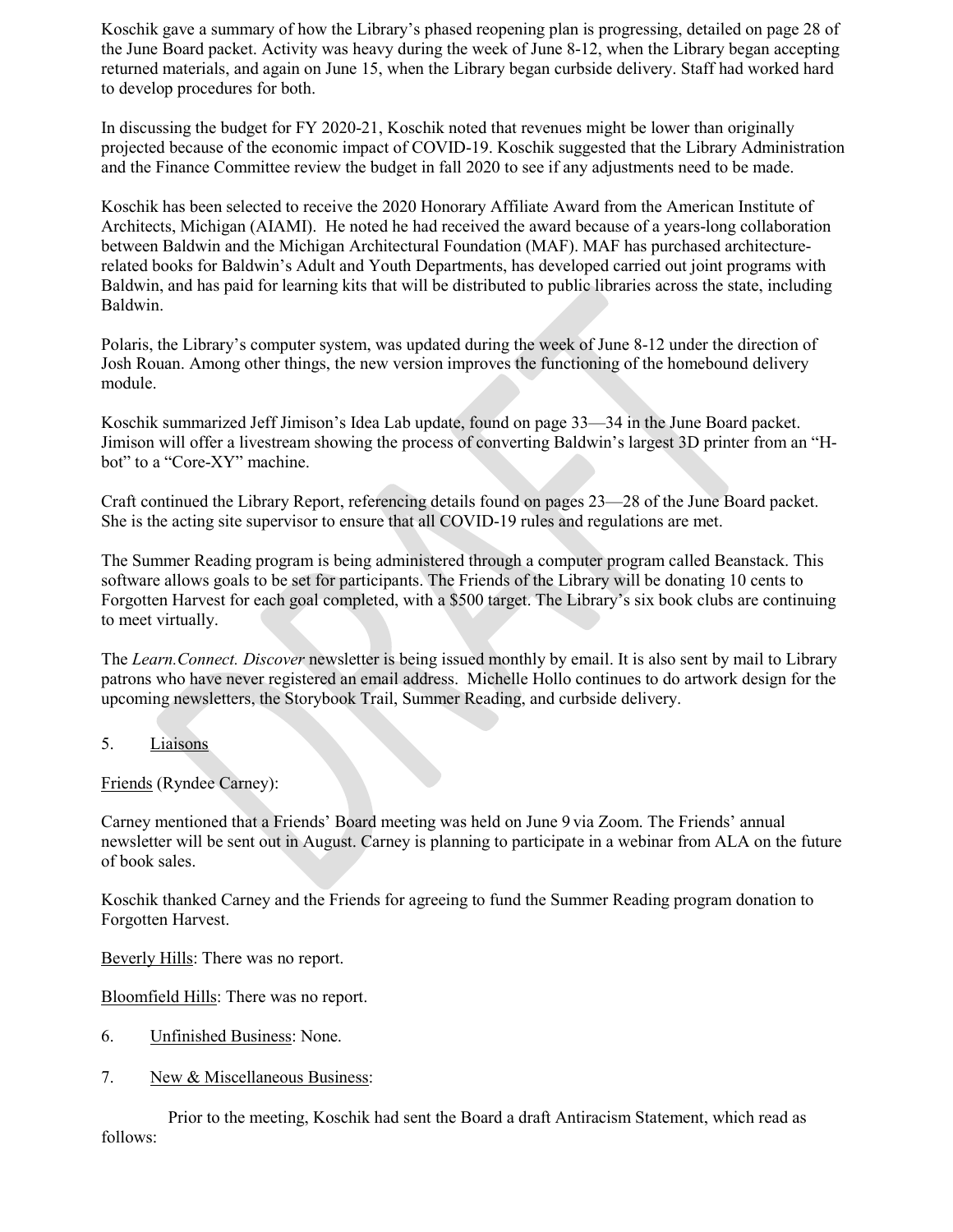### **BALDWIN PUBLIC LIBRARY ANTIRACISM STATEMENT June 15, 2020**

Earlier this month, in a note to staff, the Baldwin Public Library Board of Directors condemned institutional racism and expressed its desire that Baldwin become a more effective antiracist organization. It invited staff to raise concerns and make suggestions for proactively improving BPL's internal and external policies, practices, and behaviors. Also last week, the City of Birmingham, with which BPL is affiliated, issued a Proclamation on Social Injustice, which the Baldwin Public Library wholeheartedly endorses.

This week, we wish to state publicly that we stand alongside our peers, the [American Library Association](http://www.ala.org/news/press-releases/2020/06/ala-statement-condemning-police-violence-against-bipoc-protesters-and) and [Michigan Library Association,](https://www.milibraries.org/index.php?option=com_content&view=article&id=842%3Anecessary-conversations-on-institutional-racism---news---michigan-library-association&catid=20%3Asite-content&Itemid=292) in condemning all violence and racism towards Black people, Indigenous people, and all people of color.

In company with other libraries all over the country, we will continue to share books and other resources with you and with each other that deepen our shared understanding of Black history, institutional racism, and systemic racial violence and inequality. Black lives matter.

Because racism is so pervasive in our society, we and our institutions are inherently implicated. Therefore, we must work actively to dismantle its roots. Thus, to further our educational mission, the Baldwin Public Library is actively examining its internal and external policies and practices through an antiracism lens. We are also committed to curating additional programming and partnerships to support antiracism work in our community. In the coming weeks and months, the Library will develop plans and benchmarks to ensure that our commitment to this cause truly does bear fruit.

We stand with the many library workers, patrons, and community members who are fighting for justice and equality. And we set forth a long-term commitment to becoming a more effective antiracist institution.

In solidarity,

# **Motion to approve the proposed Baldwin Public Library Antiracism Statement**

**1st** Tera **2nd** Wheeler Yeas: Aidenbaum, Mark, Pisano, Suhay, Tera, and Wheeler. Nays: None. Absent and excused: None. The motion was approved unanimously.

Before this meeting, Koschik had spoken with staff and Board President Aidenbaum about how to follow up the statement with an action plan, and had identified the following concrete steps, which he proceeded to present to the Board:

- Immediately implement those suggestions that call simply for the intensification of those activities Baldwin already engages in, and to establish specific benchmarks for them, which currently do not exist. Falling into this category would be:
	- o Offer more antiracist *programs and materials*
	- o *Market* the Library's antiracism materials in the Library's newsletters and social media posts
- Add antiracism as a priority in the list of Library's *goals* for FY 2020-21.
- Consider the Library's *mission statement, value statement, and core values*. Recommend any necessary changes.
- Re-consider *procedures and practices* that staff has identified as potentially problematic, such as overdue fines, allowing non-residents to place holds, and providing resident status to nonresidents who are students in the schools of our service area. Recommend changes.
- Establish a methodology for developing a *diversity statement* that also addresses staff diversity, and then draft such a diversity statement.